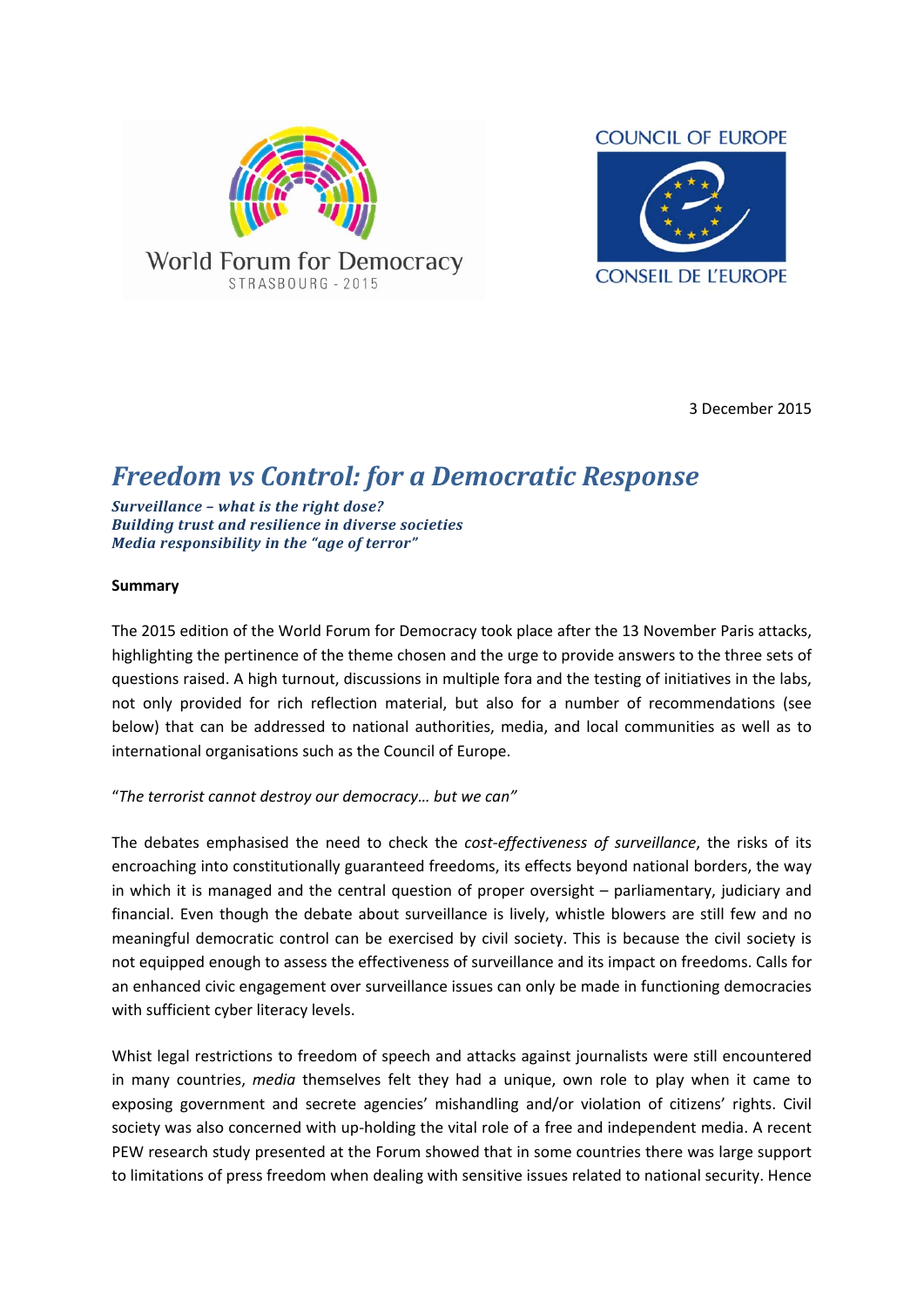the strong calls made to journalists to continue to focus on investigative journalism, reporting from theatre and strong ethics to be respected at all times.

## *"You can tweet a revolution, but you cannot tweet institutions"*

The consolidation of "counter‐revolutions" regimes following the Arab spring was seen as a major contributing factor to the thriving of Daes'h. Populations in the region were doubly hit by tyranny and terrorism*.* Calls were made to stop cautioning such regimes, and instead give support to forces committed to changes towards democracy.

### *"We need less reaction and more reflections"*

Although fear could never be eradicated fully, it was assessed that the best antidotes against it were: keeping a high level of trust in democratic institutions ‐ notably in the justice system ‐ and avoiding the traps of singling out entire groups or geographical areas as dangerous or deviant. The diversity in our societies needed to be managed by building "shared narratives" by integrating different approaches/stories that exist within local communities. This was successfully showed by the winner of the democracy innovation award. Building resilience and trust could not come from top‐down. Grass roots, community-level work towards integration were seen as the first necessary step towards changes in the orientations of political leadership.

#### **Recommendations**

# *To national authorities***:**

- $\checkmark$  focus on targeted surveillance, based on a strictly professional approach within remit of specific mandates entrusted to agencies by law‐ based on effective use of manageable data and respect of HR standards
- $\checkmark$  provide adequate parliamentary, judiciary and financial oversight and financial auditing over spending of intelligence agencies
- $\checkmark$  up-date legal framework to catch up with technology and ensure transnational cooperation through existing structures and institutions (including CoE) in order to provide adequate oversight over practices that circumvent national HR restrictions
- $\checkmark$  communicate objectively and clearly about security threats

#### *To national authorities and international organisations:*

- $\checkmark$  Fight terrorism by supporting change towards democracy in the Arab world
- $\checkmark$  Policies, programmes aiming at "de-radicalisation" to be well targeted and not extended to entire groups or geographic areas
- $\checkmark$  enhance cyber-literacy
- $\checkmark$  support confidence-building measures (CBMs) for journalists coming from countries in conflict situations
- $\checkmark$  support the setting up of a UN SG Rapporteur General for Journalists' protection